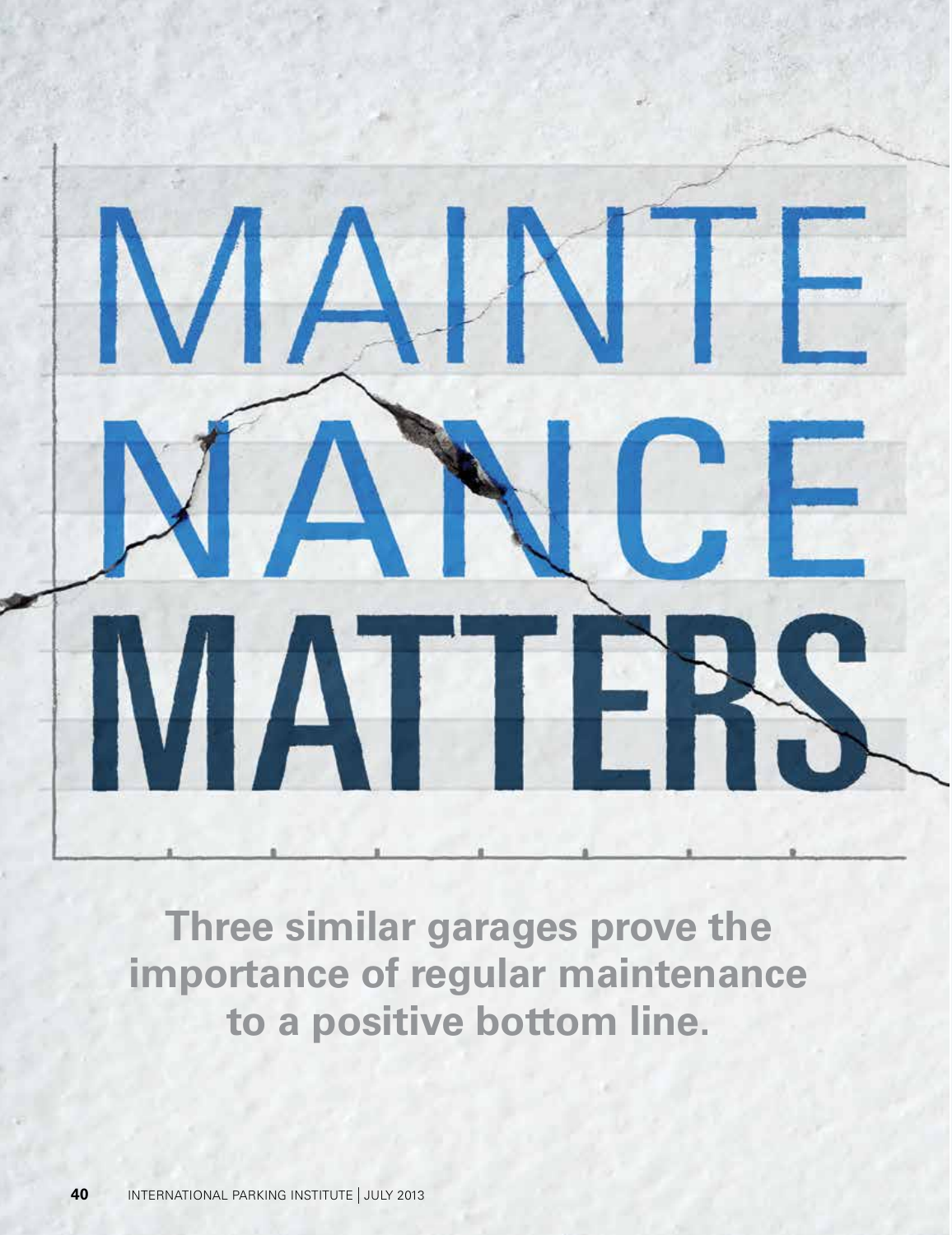# **By Gregory J. Neiderer, PE**

Ome parking facility owners and operators believe that as long as their structures<br>continue to serve the public, few maintenance-related tasks need to be performed.<br>Nothing could be further from the truth—facility maintena ome parking facility owners and operators believe that as long as their structures continue to serve the public, few maintenance-related tasks need to be performed. Nothing could be further from the truth—facility maintenance is downright eslife of a parking structure is formulate and implement a proper maintenance plan.

Case studies of three different parking garages in Pennsylvania clearly demonstrate that ongoing maintenance programs minimize repair costs. In fact, well-maintained garages have significantly lower annualized repair costs, while repairs for lightly-maintained garages cost operators and owners two to four times as much (on an inflation-adjusted basis).

## **Garage Condition**

All three Pennsylvania garages investigated were built in the early 1970s. They were all designed by the same design firm and all experienced similar weathering. The primary difference between the three garages was the extent of known maintenance. To easily identify the facilities, they will be referred to by their geographic location within the state: Eastern, Central, and Western.

The three garages feature the same structural systems: cast-in-place lightweight concrete, one-way slab and beam floor systems reinforced with unbonded post-tensioned (P/T) tendons. The garages share the following characteristics:

- The lightweight concrete has poor freeze-thaw durability, which is partially offset by significant floor drainage slopes throughout most floor areas. Where drainage slopes are minimal, the slabs exhibited significant freeze-thaw damage.
- The P/T tendons are 7-strand wire protected by plastic sheathing with minimal concrete cover (less than 3/16 of an inch). This was between the driving surface and the tendons where they crossed above beams. This thin concrete layer wore through in a number of locations, leaving the tendons vulnerable after the plastic sheathing also wore through. At locations where the sheathing had worn away, the tendons corroded and then broke.
- Perimeter walls consist of either concrete or clay hollow cell block similar to—but only half the height of—common concrete block (CMU). In the Eastern and Central garages, every other cell was grouted solid, while in the Western garage, all cells were grouted solid. The Eastern and Central garages sustained significant damage from having water trapped in the un-grouted (empty) cells. This was from water slowly saturating the concrete and tendons beneath it.

The Western garage had supplementary slab rebar to provide a safety mechanism for tendon failure. When these rebars corroded, they became a significant deterioration mechanism as well.

### **Condition on Investigation**

Constructed in 1973, the Eastern garage is a 420-space, five-level facility. The garage's maintenance history was unknown, but appeared to consist of light maintenance (primarily repairing exposed broken slab tendons and installing weep holes into perimeter masonry walls to alleviate water storage within the ungrounded cells). During the investigation, the garage's critical issues were extensive perimeter wall and slab edge deterioration on the upper two levels (due to water saturation from the perimeter walls' ungrouted cells), localized slab P/T tendon breakage above beams, chloride-contaminated concrete, and brittle joint sealants.

Constructed in 1972, the Western parking garage is a 300-space, four-level facility. The maintenance history was unknown, but appeared to consist of light maintenance (primarily removing loose concrete and patching of spalls). This garage received a unique vertical expansion down into the soil beneath a portion of the facility (to make room for a 10,000-square-foot bus/train waiting area). During this project, a traffic-bearing, waterproofing membrane was installed above the waiting area and joint sealants were replaced. During the investigation, the garage's critical issues consisted of extensive slab freeze-thaw damage at roof-level flat areas, freeze-thaw damage to numerous beam and slab edges, localized slab P/T tendon breakage above beams, extensive rebar corrosion and concrete spalling over the top of beams, chloride contaminated concrete, brittle joint sealants, and a worn-out membrane.

Constructed in 1973, the Central garage is a 490-space, five-level facility. This garage was judged to be in fair condition, except for a 5,500-square-foot portion of the roof level where minimal floor drainage exhibited a significant number of broken slab P/T tendons. The known maintenance history consisted of two sets of structural and waterproofing repairs, as well as architectural reno-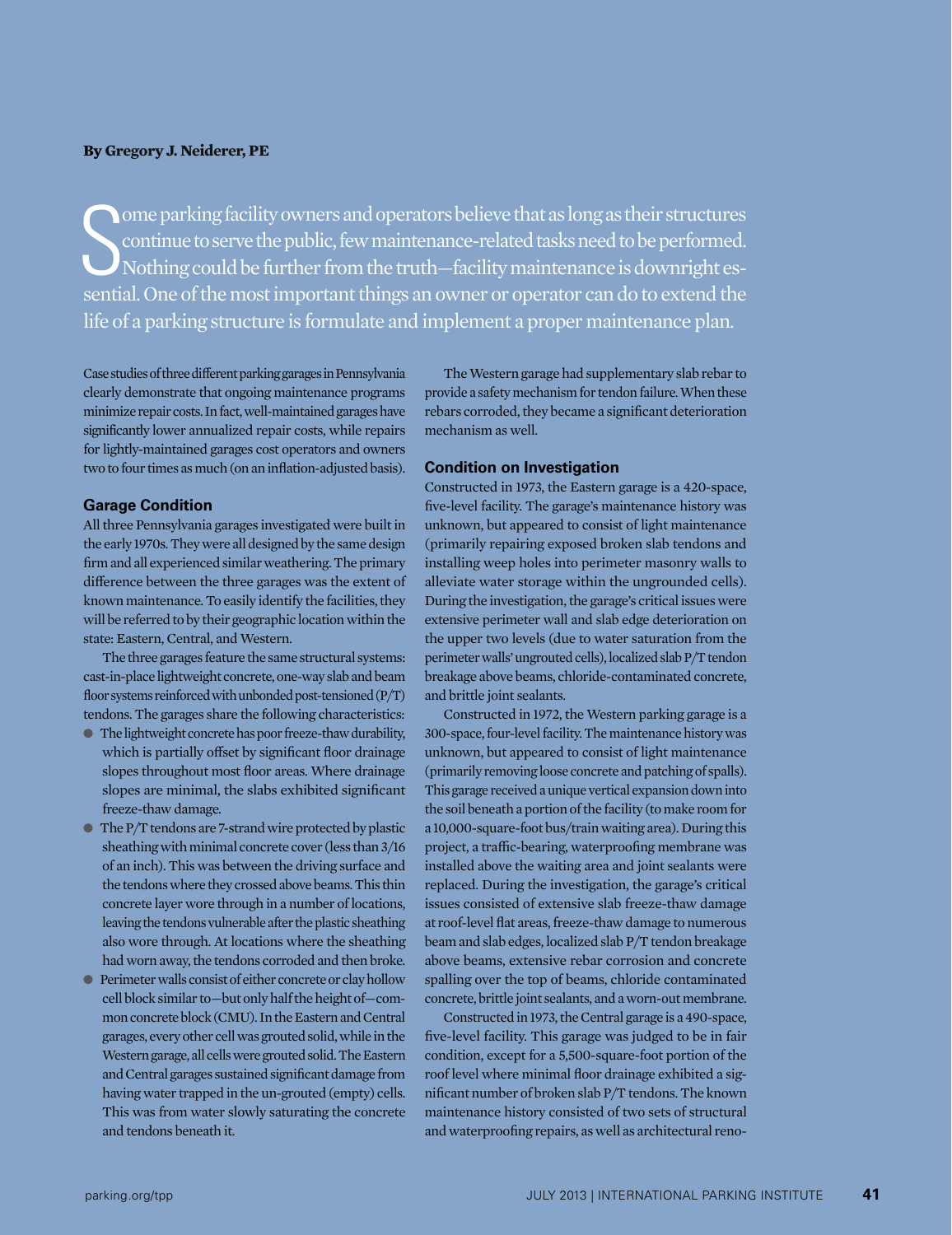| Figure 1                                                |                                     |         |         |                                                                                                                                              |                                     |         |         |         |         |         |                                        |         |         |
|---------------------------------------------------------|-------------------------------------|---------|---------|----------------------------------------------------------------------------------------------------------------------------------------------|-------------------------------------|---------|---------|---------|---------|---------|----------------------------------------|---------|---------|
|                                                         | <b>Eastern Garage (2004 Report)</b> |         |         |                                                                                                                                              | <b>Central Garage (1998 Report)</b> |         |         |         |         |         | <b>Western Garage</b><br>(2003 Report) |         |         |
|                                                         |                                     |         |         | Option 1   Option 2   Option 3   Option 4   Option 1   Option 2   Option 3   Option 4   Option 5   Option 6   Option 1   Option 2   Option 3 |                                     |         |         |         |         |         |                                        |         |         |
| Average<br>Life Span (Years)                            |                                     | 7.5     | 25      | 45                                                                                                                                           | 5                                   | 7.5     | 13.5    | 16      | 17.5    | 45      | $\overline{4}$                         | 10      | 20      |
| <b>Total Project</b><br>Cost in (\$1,000)               | \$228                               | \$2,179 | \$3,549 | \$9,429                                                                                                                                      | \$328                               | \$855   | \$1,102 | \$1,149 | \$2,002 | \$5,668 | \$1,392                                | \$1,895 | \$2,584 |
| <b>Structural</b><br><b>Project Cost (in</b><br>\$1,000 | \$139                               | \$1,223 | \$2,216 | \$6,506                                                                                                                                      | \$253                               | \$684   | \$882   | \$898   | \$1,624 | \$4,788 | \$899                                  | \$1.262 | \$1,855 |
| <b>Structural</b><br><b>Project Cost/Car</b>            | \$334                               | \$2,940 | \$5,329 | \$15,639                                                                                                                                     | \$521                               | \$1,407 | \$1,815 | \$1,848 | \$3,342 | \$9.852 | \$2.997                                | \$4,207 | \$6,183 |
| Cost/Space/Year<br>in Report                            | \$334                               | \$392   | \$213   | \$348                                                                                                                                        | \$104                               | \$188   | \$134   | \$115   | \$191   | \$219   | \$749                                  | \$421   | \$309   |
| Cost/Space/Year<br>in 2012 Dollars                      | \$405                               | \$475   | \$258   | \$421                                                                                                                                        | \$147                               | \$265   | \$190   | \$163   | \$270   | \$309   | \$939                                  | \$527   | \$387   |

vations (the original perimeter wall was replaced with a brick-faced concrete wall). During the investigation, the garage's critical issues were the extensive P/T tendon damage at flat areas of the roof level, moderate slab edge deterioration due to water leakage through the original perimeter wall and then through the brick façade, chloride contaminated concrete, and brittle joint sealants.

### **Structural Repair Options**

Detailed here are the structural repair options along with costs and lifespans for the garages. Excluded are non-structural costs included in the final repair options' costs. These, while real, varied greatly by client preference and constraints. These non-structural costs included lost revenue; construction management fees; design fees and contingencies; and lighting, elevator, parking equipment, and occupied space upgrades. Structural repair option costs include structural repairs and waterproofing to protect the structural repairs. Unless specifically noted, all repair options were designed to allow for another life extension at the end of the proposed repair (See Figure 1 for details).

- The Eastern garage had several proposed repair options: one-year life extension at \$139,000; five-to-10-year life extension at \$1,223,000; 20-to-30-year life extension at \$2,216,000; and replacement with a new garage with a 45-year-plus lifespan at \$6,506,000.
- The Western garage had these proposed repair options: three-to-five-year life extension at \$889,000; seven-to-12-year life extension at \$1,262,000; and 15-to-25-year life extension at \$1,855,000. No replacement option was desired based on the anticipated lack of future additional parking demand and the resulting inability to recoup the large costs of a new facility.
- The Central garage had these proposed repair options: three-to-seven-year life extension at \$253,000 (this option required demolition shortly past year 10); fiveto-10-year life extension at \$684,000; 12-to-15-year life extension at \$882,000; 14-to-19-year life extension at

\$898,000; 15-to-20-year life extension at \$1,624,000; and replacement with a new garage with a 45-year-plus lifespan at \$4,788,000.

The repair options presented different challenges to each garage owner. Owners typically look at monetary factors such as total cost, length of life extensions, and the remaining durations of outstanding bonds, as well as non-monetary considerations that include the political environment and anticipated future parking demand. Newer parking garages often have significant annual bond payments as compared to revenues, while older garages with small or no annual bond payments provide strong cash flow to subsidize other newer garages or the entire parking system. New parking garages rarely provide significant positive cash flow because they compete with much cheaper on-street parking (which is generally paid for with either gasoline excise or property taxes) and are provided as a public service with no intent of generating significant positive cash flow.

It's recommended to owners that when analyzing monetary factors, one should look primarily at the annualized cost effectiveness—or the ace—which is defined as cost-per-space per year (total cost divided by number of spaces divided by the mid-point between the anticipated lower and upper repair life spans).

Owners are also urged to look at total cost. The ace highlights the relative cost effectiveness of each option, while the total cost highlights total funding needs. Total cost often influences the political consequences of requesting funding and interacts with the anticipated likelihood of future parking demand and the current political will to fund anticipated future parking supply.

#### **Selected Courses**

The Eastern garage had four options presented, with a 20 to 30-year life extension being the most cost-effective. The facility's owner decided that additional parking demand was necessary for community growth. A demolish-and-re-